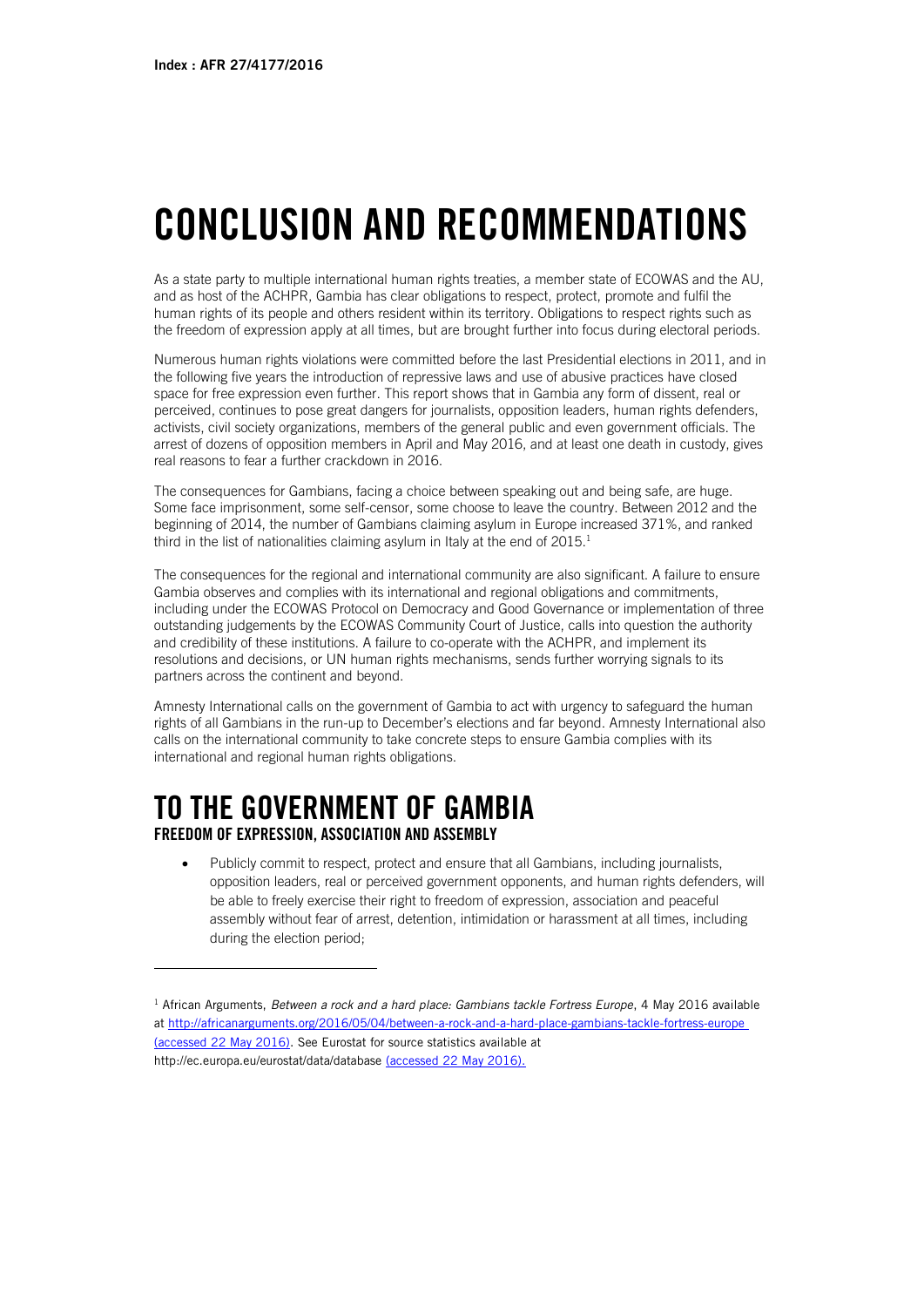- Repeal and bring in conformity with constitutional and international and regional human rights obligations and commitments restrictive laws on freedom of expression, including the offences of sedition (section 52), criminal libel (section 178), "spreading false information" (sections 59 and 181A) in the Criminal Code and the amendment of the Information and Communication Act of 2013 that includes censorship of online expression (section 173A);
- Repeal and bring in conformity with constitutional and international and regional human rights obligations and commitments restrictive laws on freedom of assembly and association, including the offence of holding a procession without a permit under the Public Order Act (s 5(5)(a) and (b)) and the offence of unlawful assembly under the Criminal Code;
- Publicly instruct the police not to use excessive force, including tear gas and rubber bullets, to disperse peaceful gatherings, including where the police believe that the organizers have not complied with the Public Order Act's requirement to obtain a permit;
- Publicly instruct the Gambia Radio and Television Services to allow equal access to opposition and dissenting voices;
- Immediately lift any blocks on internet and online news sites;
- Reform the broad powers given to national security agencies to "monitor, intercept and store communications" under the Information and Communications Act 2009 and introduce necessary safeguards such as being subject to judicial oversight and the possibility to effectively challenge the lawfulness of these measures before a court; and generally uphold the rights to privacy and freedom of expression.

#### **ARBITRARY ARREST AND DETENTION**

- Immediately and unconditionally release all prisoners of conscience, such as UDP leader Ousainou Darboe, all UDP members, protestors and bystanders arrested between April-May 2016, Amadou Sanneh, Alhagie Sambou Fatty, Malang Fatty, Imam Sawaneh and Chief Ebrima Manneh;
- Immediately release all those currently detained unlawfully or charge them with a recognizable criminal offence in a fair trial and without recourse to the death penalty, including political prisoners and victims of enforced disappearance, such as Imam Colley, Imam Gassama and former Deputy Minister of Agriculture, Ousmane Jammeh. Grant them immediate access to a lawyer, their families and any needed medical attention;
- Immediately and publicly instruct the police, army and the NIA to end unlawful arrests and detention, incommunicado detention and enforced disappearances and in particular not to detain people beyond the 72-hour period as provided in Gambia's Constitution;
- Allow independent national and international human rights monitors access to detention centres, in particular the International Committee of the Red Cross.

#### **IMPUNITY FOR HUMAN RIGHTS VIOLATIONS**

 Publicly instruct all security forces to suspend from active duty any officer suspected of involvement in human rights violations, including excessive use of force, arbitrary arrests and torture, until the allegations against them have been independently, thoroughly, impartially and transparently investigated;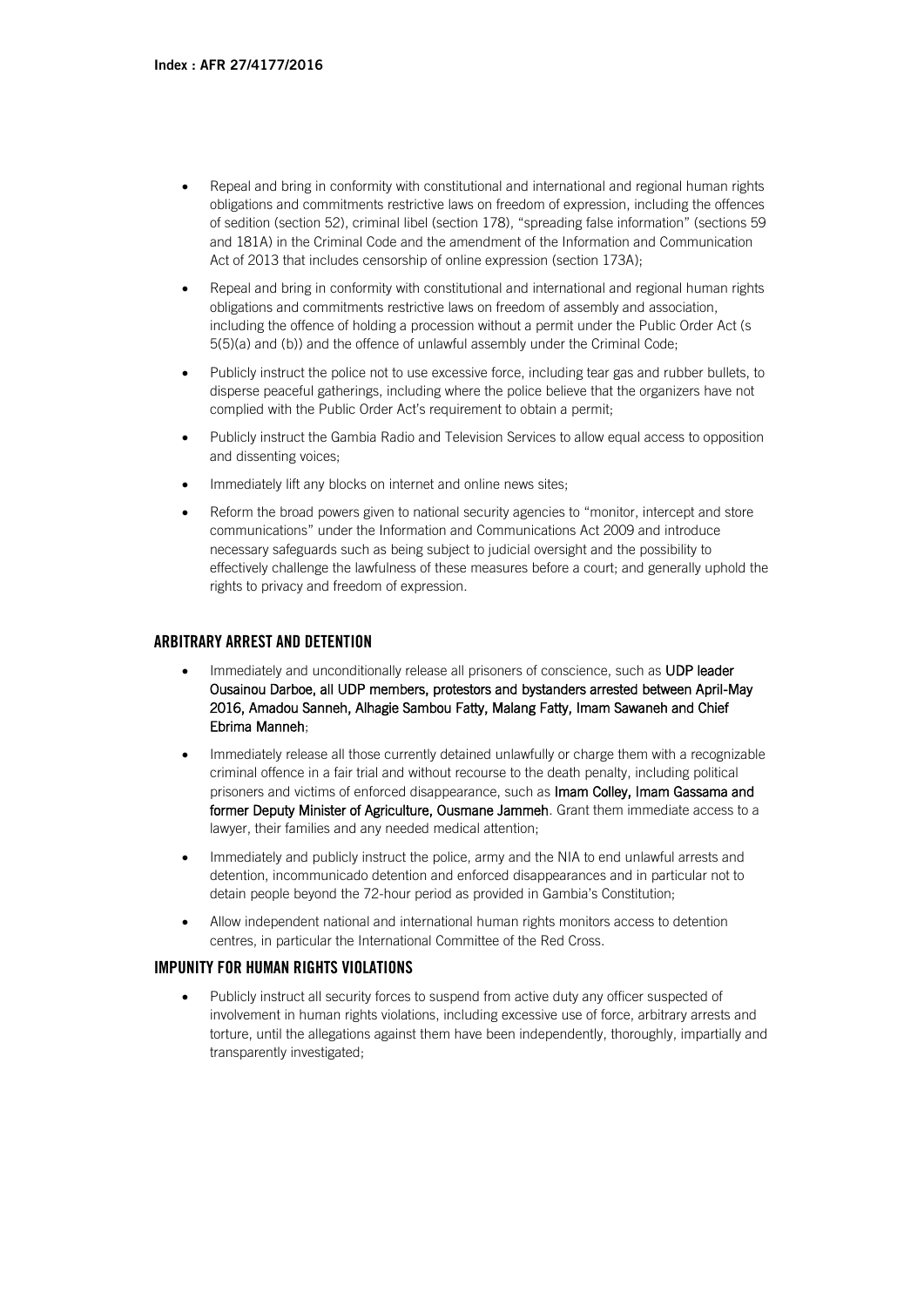- Repeal the Indemnity (Amendment) Act 2001 which conflicts with Gambia's obligations under international human rights law;
- Expand the Ombudsman's mandate to include investigations into human rights violations, and provide sufficient resources and capacity to implement this larger mandate;
- Put in place measures to safeguard the independence of the judiciary in line with international standards including the UN Basic Principles on the Independence of the Judiciary;
- Expedite the operationalization of the National Human Rights Commission and ensure it can function in an effective and independent manner, with adequate resources, in line with the Principles relating to the Status of National Institutions (The Paris Principles).

#### **INTERNATIONAL AND REGIONAL HUMAN RIGHTS OBLIGATIONS**

- Comply with judgements and orders from the ECOWAS Community Court of Justice in the cases of Deyda Hydara, Ebrima Manneh and Musa Saidykhan;
- Fully and effectively implement the recommendations made by other UN member states during Gambia's UPR in the UN Human Rights Council (UNHRC) and accepted by Gambia in 2015;
- Fully and effectively implement the recommendations made by UN Special Rapporteur on torture and other cruel, inhuman or degrading treatment or punishment and the UN Special Rapporteur on extrajudicial executions ;
- Ratify outstanding human rights treaties, including the Convention against Torture and Other Cruel, Inhuman or Degrading Treatment or Punishment and its Optional Protocol; International Convention for the Protection of All Persons from Enforced Disappearance; the African Charter on Democracy, Elections and Governance; and other similar treaties;
- Make a declaration pursuant to Article 34(6) of the Protocol to the African Charter on Human and Peoples' Rights on the Establishment of an African Court on Human and Peoples' Rights that would allow direct access for individuals and NGOs to the Court;
- Extend a standing invitation to all thematic special procedures of the United Nations Human Rights Council and ACHPR. In particular, invite the UN and ACHPR Special Rapporteurs on freedom of speech and opinion and on the situation of human rights defenders as well as the ACHPR Special Rapporteur on prisons and conditions of detention, to conduct unrestricted visits to Gambia.

### **TO THE AFRICAN COMMISSION ON HUMAN AND PEOPLES' RIGHTS**

- Urge Gambia to promptly and fully comply with its state reporting obligation as stipulated under Article 62 of the African Charter on Human and Peoples' Rights and Article 26 of the Protocol on the Rights of Women in Africa. In particular, urge Gambia to promptly and without further delay submit its 11 overdue state party reports;
- Request Gambia to include in its state party report, submitted pursuant to Article 62 of the African Charter on Human and Peoples' Rights and Article 26 of the Protocol on the Rights of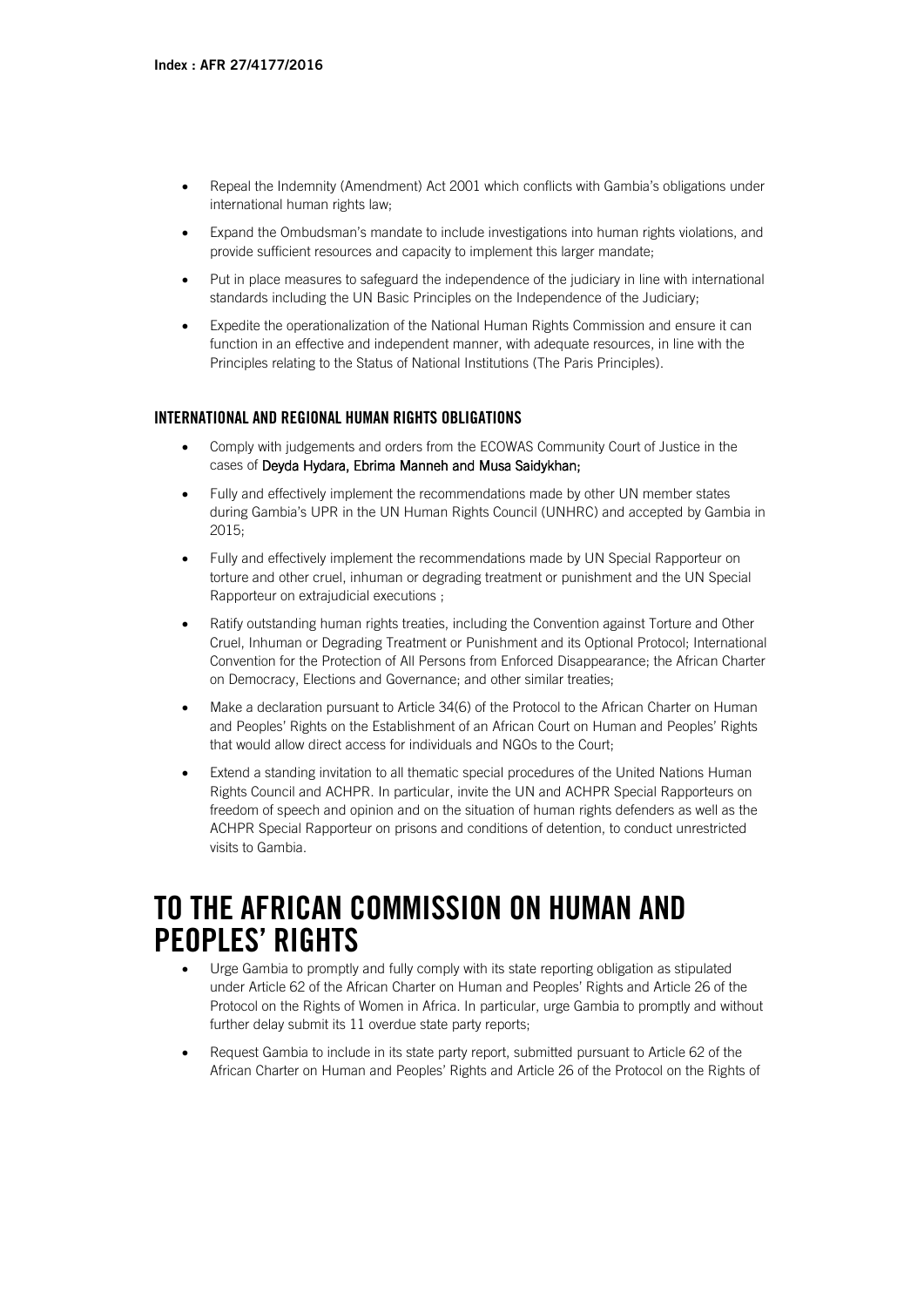Women in Africa, specific information on the status of implementation of resolutions 134, 145 and 299 issued by the ACHPR in 2008, 2009 and 2015 respectively. Should Gambia fail to comply with the request within a reasonable time, refer Gambia to the African Union Assembly for non-compliance with the resolutions of the ACHPR.

## **TO ECOWAS AND THE AU**

- Publicly call for the immediate and unconditional release of all prisoners of conscience in Gambia;
- Publicly condemn human rights violations in Gambia on a consistent basis, and privately raise concerns with government officials at all levels;
- Discuss the human rights situation in Gambia at the next Authority of Heads of State and Government of ECOWAS and adopt a resolution specifically directing the Gambian authorities to fully implement all outstanding ECOWAS Community Court of Justice decisions with a strong and clear statement on the resulting consequences if they do not comply with the resolution;
- Ensure any election monitors deployed before and during the 2016 elections include a mandate to document and report on human rights violations;
- Establish a joint ECOWAS-AU Independent Commission of Inquiry into the arrests and torture and other ill-treatment of protesters, including UDP members, between April-May 2016;
- Consider the use of the sanctions available under Article 45 (2) of the ECOWAS Protocol on Democracy and Good Governance, namely the suspension of Gambia from all ECOWAS decision-making bodies, and Article 77(iv) of the ECOWAS Revised Treaty.

## **TO THE INTERNATIONAL COMMUNITY, IN PARTICULAR THE MEMBER STATES OF THE UNITED NATIONS HUMAN RIGHTS COUNCIL, THE EU, USA, UK, DONOR COUNTRIES AND OTHER CONCERNED GOVERNMENTS**

- Consistently and publicly condemn serious human rights violations in Gambia, and raise concerns with Gambian government officials at all levels;
- Call for the immediate and unconditional release of all prisoners of conscience in Gambia;
- Review international assistance to Gambia, specifically with respect to the justice and security sector, to ensure that such assistance is not contributing to human rights violations;
- Establish a Special Rapporteur of the UNHRC on the situation of human rights in Gambia mandated to monitor the human rights situation in Gambia, to receive information from relevant stakeholders pertaining to the human rights situation in the country and to report annually to the Human Rights Council and the General Assembly;
- Put pressure on the Gambian government to fully and effectively comply with the rulings of the ECOWAS Community Court of Justice in the cases of Deyda Hydara, Ebrima Manneh and Musa Saidykhan;